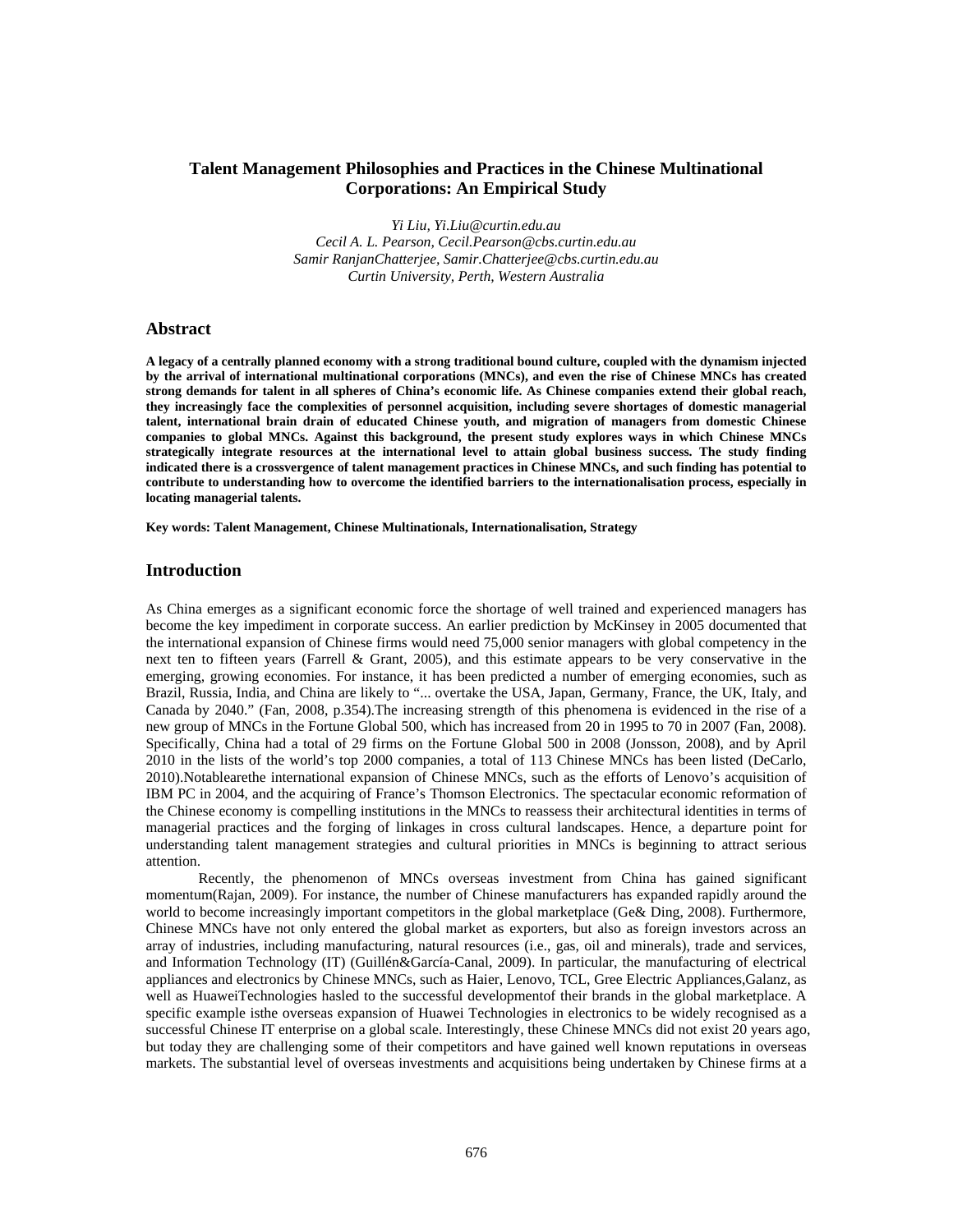relatively robust pace is facilitated by institutional transformations requiringa diversity of managerial talents (Bhatnagar, 2007). Indeed, the diversification in assets in terms of managerial capacity, business acumen competencies, knowledge networks and financial resources obliges a different type of human resources to effectively leverage the transformation processes (Mellahi&Collings, 2010).

Despite the increasing engagement in the global arena, firms throughout the world are facing difficulties in locating and retaining suitable managerial talents to manage international operations (Gregersen, Morrison, & Black, 1998; Scullion, 1994; Scullion &Collings, 2006; Sloan, Hazucha, & Van Katwyk, 2003; Suutari, 2002). Among the reinvigorated reform initiatives the acquisition of talented personnel remains a high priority issue for many Chinese MNCs (Chuai, Preece, & Iles, 2008; Mäkelä, Björkman&Ehrnrooth, 2010). For example, Burke and Ng (2006), Cappelli (2008), Iles, Chuai and Preece (2010) as well as Ready and Conger (2007) indicate MNCs are facing the biggest human resource (HR) challenge in the shortage of talented employees. Subsequently, the primary objective of the present study is to examine how Chinese MNCs address their talent management concepts and practices. More specifically, do Chinese MNCs share some common features in the operational level of talent management related issues (e.g., selection)? The findings of this study are likely to add value to understanding the processes that have been undertaken by these MNCs in tackling issues that relate to talent management practices.

This paper is presented in seven parts. Following the Introduction (the first part) the second part of the study discusses the triggers of internationalisation of Chinese MNCs. The third part of the paper presents the concept of talent management, which incorporates the barriers and challenges that Chinese MNCs face in HR related issues such as selection. The fourth section describes the research method,which outlines the study site and subjects, the employed procedure, the measurement and the analysis. In the fifth part of the study the results of the assessments are documented. A discussion component is delineated in the sixth part of the paper, which highlights talent management philosophies and practices that were employed by the Chinese MNCs. The seventh part of the paper concludes with indicationshow the study findings contribute to the understanding of the talent management concept, and in particularimplicationsfor contemporary organisations in Asian contexts in general; and specifically, in the Chinese context.

# **Triggers of Internationalisation**

Legislative reforms and economic liberalisation have accelerated the internationalisation process of Chinese firms. Cheng and Ma (2008), Child and Rodrigues (2005) as well as Warner, Ng and Xu (2004) have suggested the internationalisation process of Chinese firms is largely affected by the Chinese government. Cheng and Ma (2008) stated that Chinese government promotes

*" ... national firms during official visits by government officials and state leaders, to incorporating business negotiations into inter-governmental cooperation frameworks, to building databases on investment environment and opportunities in specific host countries, to providing consultancy services to Chinese firms that consider investing overseas." (p.8).* 

This notion is further supported by Ge and Ding (2008), who also indicated the Chinese government plays a key role in MNCs' involvement in business activities outside their home market. The initial policy,which was proposed in 2001encouragedMNCs to 'go overseas'. Outward foreign direct investment (FDI) approval process was loosened by the Chinese government, and incentives such as financial support were given to MNCs in targeted industries and countries (Cheng & Ma, 2008). Overall, the Chinese government has created a supportive policy environment, which provides a platform for MNCs to 'go out' (Ge& Ding, 2008).

A number of other motives push the internationalisation process of the Chinese MNCs. The economic reform within China has attracted a large amount of FDI inflows (Li, 2005), and in turn intensified the domestic competition among firms (Goldstein, 2007). For example, Chinese firms that are involved in industries, like mobile phones, electronics and white goods have to face fierce domestic and international competition from their counterparts (Child & Rodrigues, 2005). Such competition and over capacity may result in a lower profit margin for some Chinese firms, and many of them had to seek opportunities overseas. Another potential motive is the level of government interference in China. Several researchers (Huang, 2003; Meyer & Lu, 2004; Nolan, 2001) have noted domestic mergers and acquisitions were tightly controlled by the central authorities, and these types of institutional restrictions may pose uncertainties and complexity of the legal system, thatforce Chinese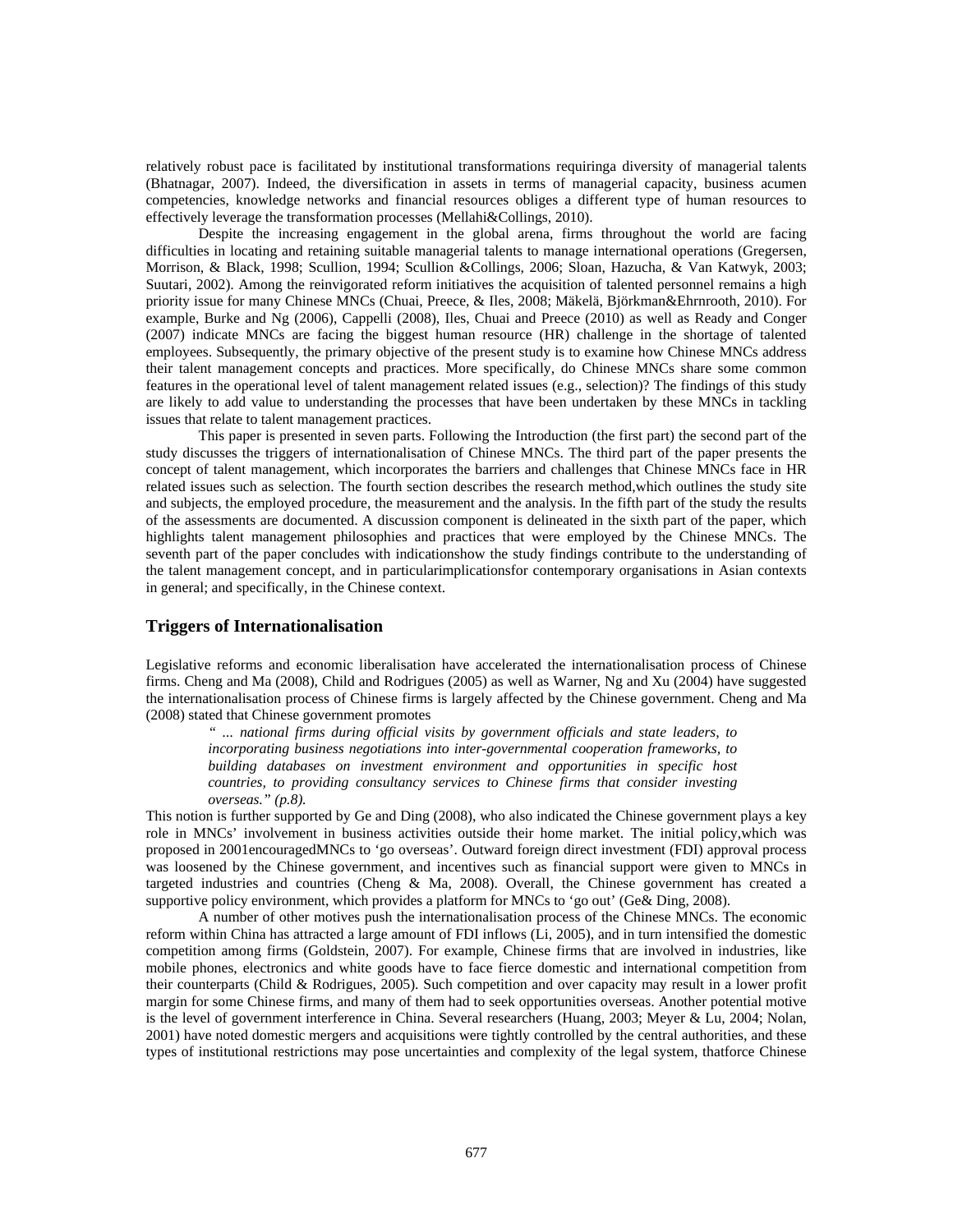firms to invest overseas in order to escape institutional restrictions (Child & Rodrigues, 2005). Although these motives have contributed to the internationalisation of Chinese MNCS, the notion of the Chinese diaspora cannot be ignored.

The Chinese diaspora has been considered as an important factor in facilitating the integration of China into the world economy (Buckley, et al., 2007). Since 1979 the level of inwards FDI made by overseas Chinese from Singapore, Taiwan and Hong Kong has indicated a positive influence on outward FDI from China to the rest of the world (Henley, Kirkpatrick & Wilde, 1999; Ng & Tuan, 2002; Sikorski&Menkhoff, 2000; Yeung, 1999). Furthermore, Luo (1997), Standifird and Marshall (2000),and Tong (2003) suggest the well linked economic and financial connections among overseas Chinese and the importance of guanxi in Chinese business dealings may assist a number of MNCs to engage in the global arena.Indeed, Braeutigam (2003), Erdener and Shapiro (2005), and Sung (1996) pointed out the ethnic and family guanxi or networks created a firm specific advantage in the reduction of the level of risks, and transaction costs associated with identifying global business opportunities overseas. Consequently, such strong economic connections and networks gathered, from the overseas Chinese, have the potential to promote the internationalisation activities of the Chinese MNCs.

The internationalisation strategy taken by many Chinese MNCs could be summarised in three main levels (Child & Rodrigues, 2005). The first level, exporting has been considered as an important component of China's outward economic expansion, which is a strategy not necessarily involving any form of direct investment or active organisational presence overseas. For the second level, a number of Chinese MNCs have engaged in the international market through the route of original equipment manufacturer, and joint venture partnerships. Deng (2004) indicated the internationalisation of Chinese firms is largely driven by seeking natural resources, advanced technology, markets and strategic assets, which are unavailable in the domestic market. Due to the shortage in resources, Chinese MNCs prefer to build linkages through strategic alliances or forming joint venture with foreign companies to enter the international market. In addition, acquisition (e.g., Lenovo) is another internationalisation strategy that provides a fast expansion route for many Chinese MNCs. The physical and organisational expansion to an overseas market has formed the third level of internationalisation strategy for the Chinese MNCs. This route of internationalisation involves the Greenfield establishment of subsidiaries and facilities within targeted markets. Overall, the outstanding internationalisation strategies exercised by the Chinese MNCs have demonstrated the important role that they play in the global marketplace. Regardless of whether the Chinese MNCs is engaged in exporting, joint partnership or Greenfield establishments overseas quality managerial competencies are critical for the success of international organisation.

# **Talent Management**

Despite the dominant role that Chinese MNCs play in the world stage these organisations are facing challenges in the shortage of managerial talents. Stahl, et al. (2007) definetalent management (TM) as an emerging business strategy, that enables an organisationto identify, develop and redeploy key talented employees.Such a strategy may assist organisations to minimise the impacts of managerial shortages, and consequently, TM is significant to the success of an MNC's international operations. Collings and Mellahi (2009), Lewis and Hackman (2006) as well as Hartmann, Feisel and Schober (2010) indicated organisations throughout the world have realised one major source of competitive advantageis created through knowledge, skills and abilities of their talented employees. Often, internationally competent managers have been identified as a key component of an organisation's global business success (Becker, Fineman, & Freedman, 2004; Black &Gregersen, 1999; McDonnell, Lamare, Gunnigle& Lavelle, 2010; Scullion 1994, 2001; Shen& Darby 2006; Stroh &Caligiuri, 1998). Paradoxically, the concept of TM is not yet well understood, and while the importance of the phenomenon is recognised relatively few studies have been undertaken to systematically ascertain the effectiveness of implementation (Cappelli, 2008; Cohn, Khurana& Reeves, 2005; Mäkelä, et al., 2010; Scullion &Collings, 2006; Sparrow, Brewster & Harris, 2004). Therefore, a more strategic and broad based analysis of TM is required (McCauley & Wakefield, 2006).

Globalisation has increased the demand for skilled labour worldwide (Collings, Scullion, & Morley, 2007; Scullion, Collings, &Gunnigle, 2007). "The acceleration of China's integration towards the global economy …." (Nie, 2008: p.131) has inevitably onset a search for TM. Hechet and Ruet (2009) indicated that "… Chinese groups suffer from a lack of internationally trained managers, limited knowledge of the European and American legal and administrative environments, and a lack of flexibility to compile complex financial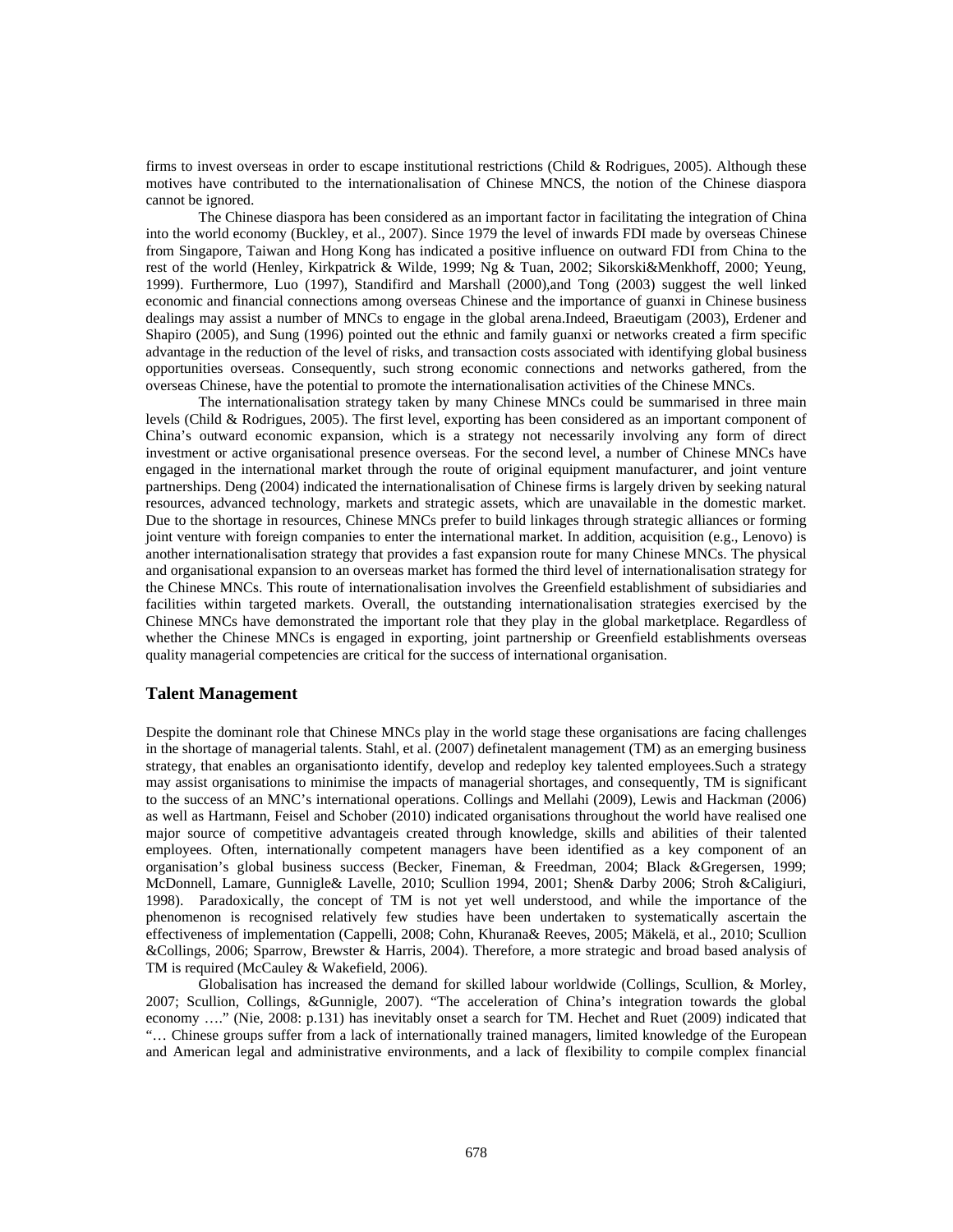operations for mergers and acquisitions..." (p.195). Moreover, Lou and Tung (2007) point out that Chinese MNCs not only suffer from a lack of global experience, but also from a lack of managerial competence and professional expertises. Recently, the McKinsey survey (2008) of Chinese executives has further demonstrated Chinese companies are challenged by lack of managerial talents and insufficient understanding of the legal and reputational risks as well as lack of financial resources. As a result, talent shortage is predicted to be one of the greatest barriers to the current and future growth of an organisation (Ma &Trigo, 2008; Taylor, 2007).

A number of recent studies has highlighted the changing mindsets of Chinese managers brought about by the economic resurgence (Cooke, 2010, Nankervis &Chatterjee, 2011). These authors indicated a shift towards willingness to accept performance based pay, demographic value shift away from collectivism to risk taking, and a subjugation of traditional Confucian culture to material gain. Alleviation of talent shortage by poaching staff from other companies with alterative packages has been a widely used tactic employed by both Chinese owned as well as global MNCs (Cooke, 2008; Walsh& Zhu, 2007). The key theoretical argument being that the adoption of an uniform global (integrated) HRM strategy is not possible in China without accommodating local practices and policies. This crossverging mindset is generating an unique challenge for Chinese managers in understanding and negotiating not only managerial, organisational and institutional forces, but also the strong traditional culture underpinning their philosophies.

# **Research Method**

**Site and Subjects** 

The study sample was 30 executive managers of MNCs in Qing Dao city, ofmainland China. A convenient sampling method was employed through personal relationships (guanxi) to obtain a unique sample of respondents, who were business owners or senior managers of 24 Chinese business organisations. Among the 30 respondents were six participants, who worked in the same organisation, which has more than 1,000 employees. Each of these six managersholds different executive positions. All of the 30 managers areengaged in strategic business decision making. An important feature of this group of people lies in the fact that they are involved in strategy formulation and implementation processes. In other words they are not only information rich individuals, but they are frequently engaged in decision making processes of internationalisation strategies as well as global investment directions.

#### **Procedure**

A three stage process was used to evaluate the study constructs.First, the study questionnaire was generated by back translating (English to Mandarin to English) a set of Western instruments. This procedure involved three independent groups of bilingual assistants, who are professional translators employed in Qing Dao, China. Members of the first grouptranslated the questionnaire items from English to Mandarin,the second groupof assistants translated the questionnaire from Mandarin to English, and the third group played an important role in assessing the translated (English) items for correspondence with the initial English version of the questionnaire.Second, the distribution of the finalised questionnaire either in Mandarin or English, which was preferred by the participants,was undertaken through personal networks (guanxi). According to Chatterjee and Pearson (2002), and Ananthram (2008) data collections from Eastern business contexts would be greatly assisted when networks or guanxi (i.e., in the Chinese context) is involved. The questionnaires were delivered by eitherthe first researcher or a third party to the agreed study companies in Qing Dao, China, along with a letter introducing the researcher, and explaining the purpose of the study. In addition, ethical consideration for conducting this research, including participation was voluntary, and respondent anonymity was preserved, two features that were carefully addressed in the letter to the managers. A total of 30 questionnaires were distributed, and collected from the study companies.

#### **Measures**

The research instrument is designed to measure quantitative elements. Personal information, such as demographic dimensions was obtained in the first part of the survey. For example, managerial position, length of service in the company and industry, the level of formal education of the respondents as well as global market entry modes of the company were measured with nominal data. This information is presented in Table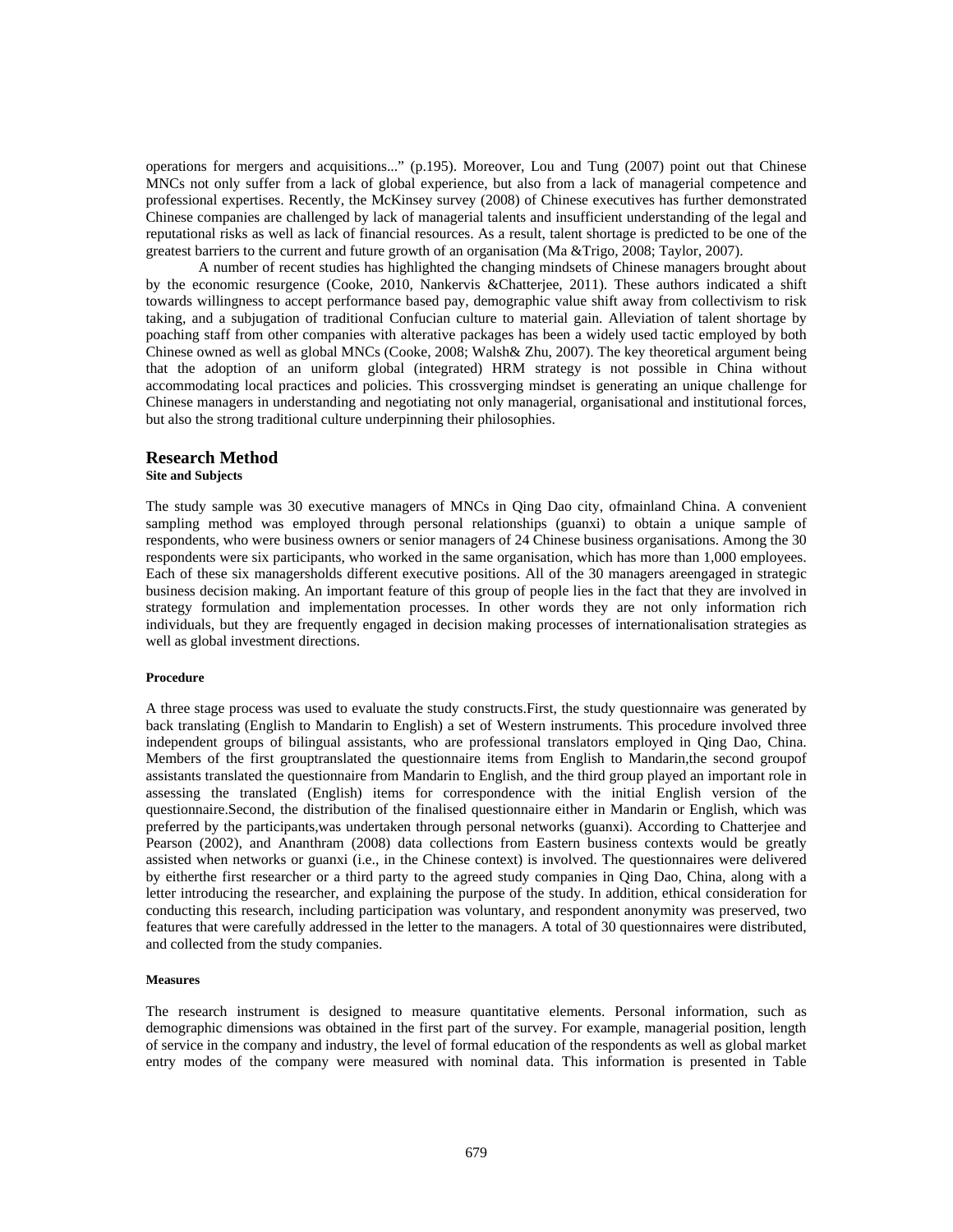1.Quantitative data were obtained with interval scales to assess aspects of TM acquisition as perceived by the managerial sample.

A total of five variables related to TMwas identified. These constructs include 1) selection, 2) recruitment, 3) training and development, 4) promotion, and 5) reward. Six items, which were frequently mentioned (evaluated by percentage), were adapted from Hsu and Leat (2001), and El-Kot and Leat (2008) to measure *selection*. The variable of *recruitment* was assessed with nine items, that were adapted from Chang, Wilkinson and Mellahi (2007), and Lockyer and Scholarios (2007). The most frequently used techniques for recruitment were employed and recruitment can be done both internally and externally.*Training and development* was measured with eight items, and two items were reverse scored (Altarawneh, 2009; Fisher, Bibo, Youngsamart&Chomjunroone, 2001). *Promotion* was scored with seven items, which was an adaptation of scales from Fisher, et al. (2001), and Hsu and Leat (2001). *Reward* was assessed with five items (Entrekin& Pearson, 1997).These variables were assessed with data that were captured from the administration of seven point Likert scales, which have responses range from  $1 = 'Strongly disagree'$  to  $7 = 'Strongly agree'$ . Arithmetic means were generated from the responses.

#### **Analysis**

The data captured with the questionnaire survey were examined with several statistical tests. Firstly, the responses generated through the questionnaire survey were examined for outliners. This process enables the researchers to ensure that no data entries exceed their interval range.Secondly, exploratory factor analysis employing the Varimax option was performed so that the interval validity could be evaluated. These statistical procedures were conducted with SPSS software (SPSS, 18).

#### **Results**

#### **Demographic of the Respondents**

Table 1 summarises the demographic characteristics of the respondents. It is shown in Table 1 the respondents have been engaging in their respective industries for more than 10 years, and indeed, over one third of them had been active for 15 years or more. In addition, most respondents have been working in their current position for more than five years to demonstrate respondents have extensive working experience. A second feature of the sample was that two third of the participants' companies were involved in the manufacturing sector. This finding is aligned with the existing study findings that a large number of the Chinese MNCs are engaged in the global marketplace to take home cost advantage in manufacturing (Jonsson, 2008). A third feature of the sample was that more than 90 per centof the respondents are younger than 45 years old, which indicates that seniority in leadership promotion has become less important, as these organisations have placed emphasis on a young well training and skilledworkforce. Indeed, 66.7 per cent of the participants had Bachelor degrees, and 16.6 per cent of the respondents have been awarded Master degrees. A fourth feature of the sample was that a one third representation of female managers (33%), which may suggest that male dominant leadership is weakening in Chinese companies. These results are consistent with previous studiesfindings conducted by Ananthram and Pearson (2008), Ananthram, Pearson and Chatterjee (2010), Nie (2008) as well as Chatterjee and Pearson (2002; 2006).A fifth feature of the sample was that most of the study organisations have employed exporting, joint venture or strategic alliance as their investment type for entering foreign markets. However, there is a shift in employing more risk type of entry mode to engage in a foreign market, in fact 23.4 per cent of the study companies have expanded overseas through establishing foreign subsidiaries.

| <b>Management</b> position |      | Age (years)  |      |
|----------------------------|------|--------------|------|
| Executive                  | 6.7  | 25-35        | 23.3 |
| Middle                     | 86.7 | 36-45        | 73.3 |
| Supervisory                | 6.6  | More than 45 | 3.4  |
| Length in industry (years) |      | Gender       |      |

|  | TABLE 1: DEMOGRAPHICS % $(N = 30)$ |  |  |  |
|--|------------------------------------|--|--|--|
|--|------------------------------------|--|--|--|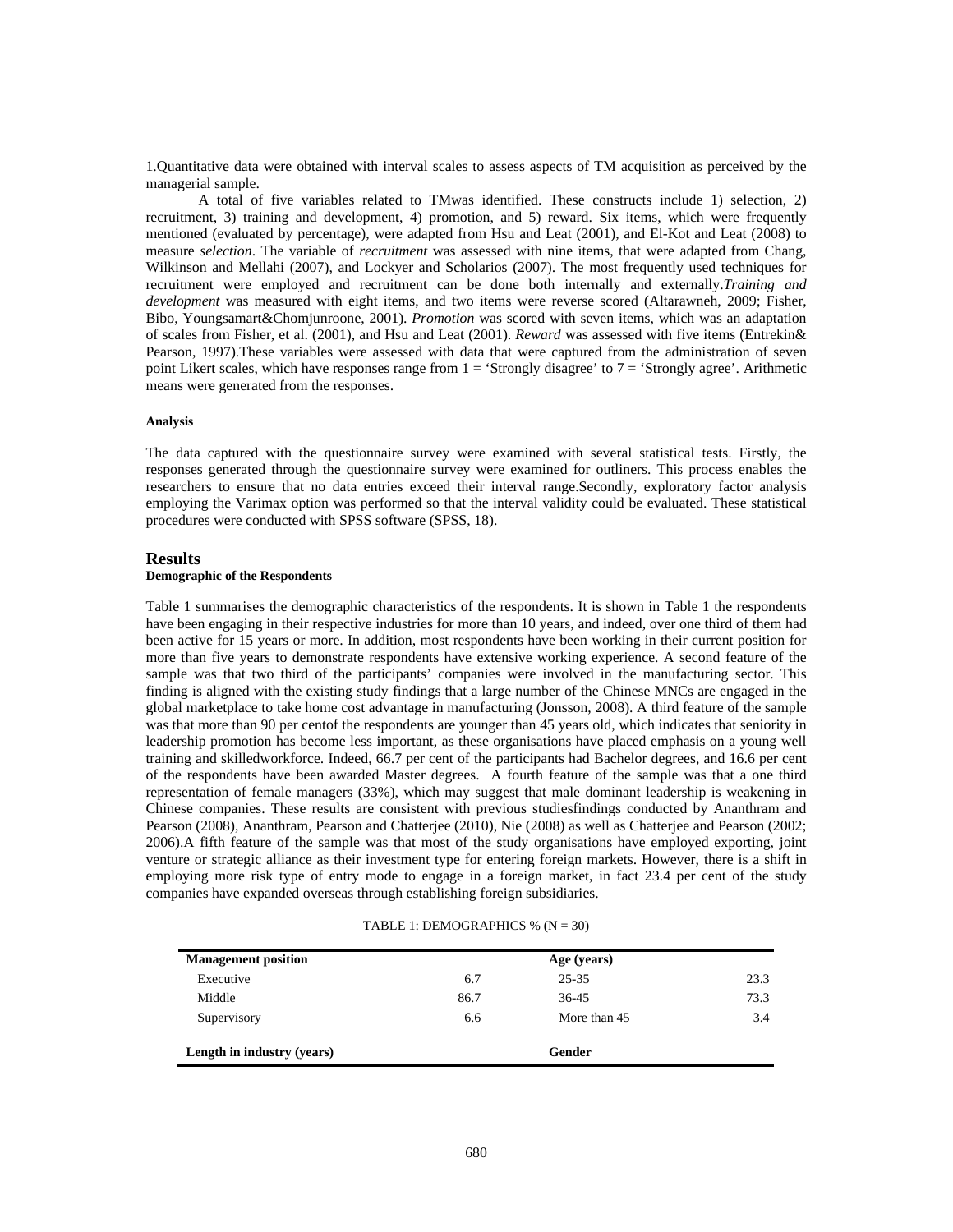| Less than 6                    | 6.7  | Male               | 66.7 |
|--------------------------------|------|--------------------|------|
| $6-10$                         | 23.3 | Female             | 33.3 |
| $11 - 15$                      | 33.3 |                    |      |
| More than 15                   | 36.7 | <b>Education</b>   |      |
|                                |      | College/technical  | 16.7 |
| <b>Industry type</b>           |      | <b>Bachelors</b>   | 66.7 |
| Manufacturing                  | 73.3 | <b>Masters</b>     | 16.6 |
| <b>Services</b>                | 26.7 |                    |      |
|                                |      | Entry              |      |
| Length in organisation (years) |      | Export             | 30.0 |
| Less than 6                    | 3.4  | Joint venture      | 33.3 |
| $6 - 10$                       | 33.3 | Strategic alliance | 13.3 |
| $11 - 15$                      | 33.3 | Subsidiary         | 23.4 |
| More than 15                   | 30.1 |                    |      |
|                                |      |                    |      |

# **Factor Components Assessments**

Tables 2 to 6 present two types of results. Firstly, the factor scores, which show a distinct separation of the managerial responses for the employed TM processes of the Chinese MNCs, are presented. Secondly, in the asides are shown the average aggregated (i.e., mean) scores for each of the measured TM processes, which were determined with seven point Likert scales. These data (of Tables 2 to 6) show two important features. First, the data were relatively robust; and second, the perceived mechanisms adapted by the study organisations were generally Western oriented TM techniques with a Chinese flavour.

## **Selection**

Table 2 shows the most frequently used selection techniques. Conveniently, the employment processes of the Chinese MNCs study firms have been partitioned as formal and informal techniques. For instance, the selection procedures of interview panel, application form as well as medical examination are considered to be formal selection methods, while external reference, curriculum vita, and reference have been nominated as informal methods.

The factor correlations and the mean scores reflect the study organisations are moving away from a traditional system of patronage to the endorsement of contemporary standard selection processes, that have been designed to provide assessments of the applicant quality. This result is consistent with existing study findings that have been largely documented in the Western literature (Hsu &Leat, 2001; Kersley, et al., 2005). Thus, the results indicate that Chinese MNCs show a strong interest in formalising their selection processes by adapting Western techniques. This notion is particular evident as the informal selection methods, such as references, whichare less frequently employed by these Chinese organisations. Arguably, the selection criteria are dominated by the notion of *'what you know'* rather than by the*'who you know'* phenomenon. This study finding is supported by Shen (2010), who suggested that Chinese enterprises, particularly privately ownedfirms, tended to pay attention to selection criteria of education, skills, experience as well as performance.

### TABLE 2: SELECTION  $(N = 30)$

|                     | <b>Factors</b> |                 |
|---------------------|----------------|-----------------|
|                     | Formal         | <b>Informal</b> |
| Interview panel     | .876(6.48)     | .061            |
| Application form    | .779(6.31)     | .050            |
| Medical examination | .652(6.03)     | .279            |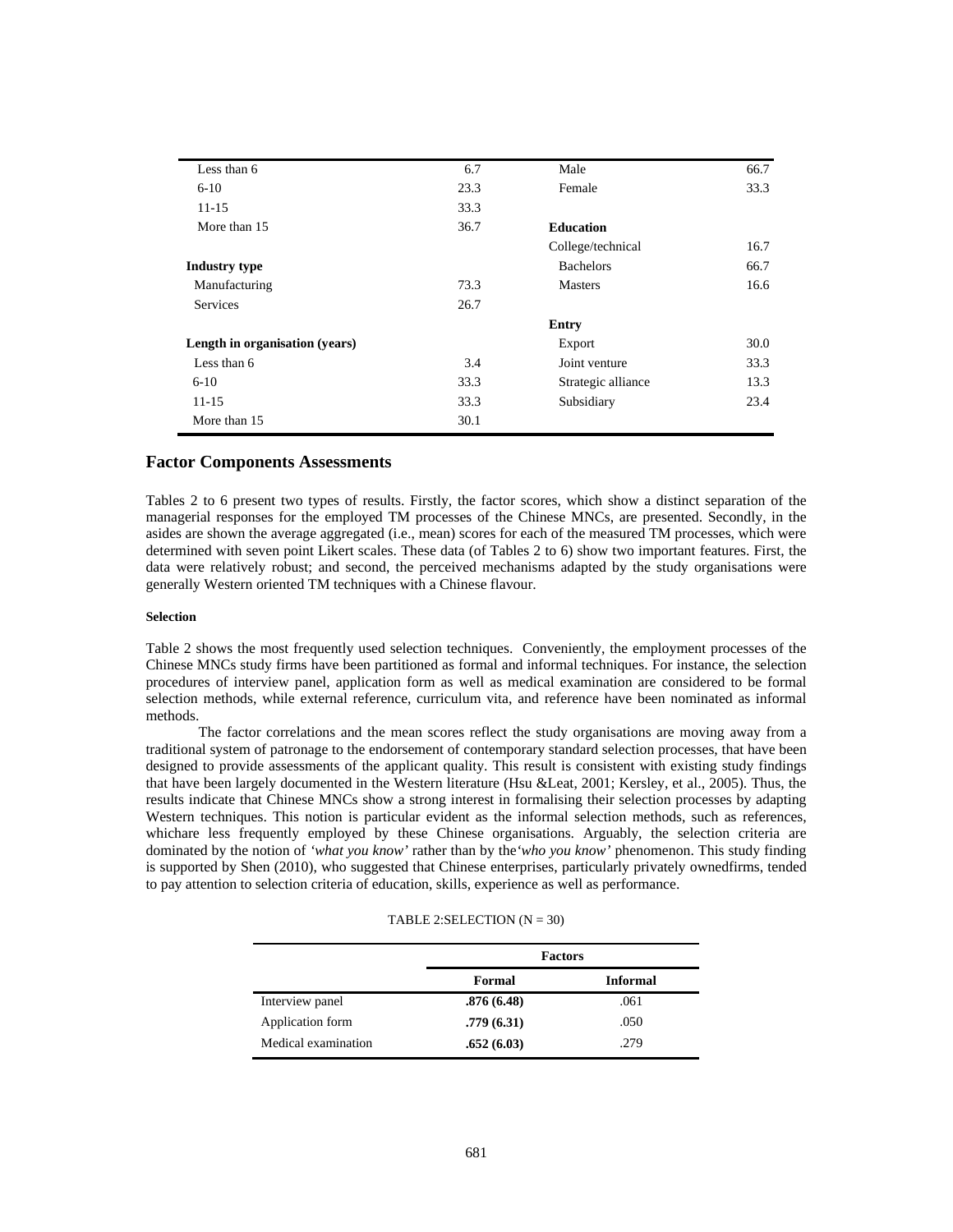| External reference | .139 | $-.827(5.07)$ |
|--------------------|------|---------------|
| Curriculum vita    | .233 | .654(6.38)    |
| Reference          | .273 | .652(3.52)    |

Notes. a. Values in the brackets are mean scores.

b. The negative factor correlation value for external reference is a response to the reverse of the questionnaire item.

### **Recruitment**

Table 3 presents the outcomes of managerial recruitment sources, that were employed by Chinese MNCs, and two types of recruitment sources (i.e., external and internal) were identified. The first finding is partly in line with Zhu, Warner and Rowley (2007), whose study identified personal relationships as very important hiring practice, employed by firms from East Asia. Also, Han and Han (2009) found that network based recruiting practices were prevalent among Chinese firms, especially large companies and Indigenous state owned enterprises. In contrast, Zhu and Dowling (2002) demonstrated that external recruitment sources such as advertising have been largely used by Chinese firms, and this observation is also consistent with the findings shown in Table 3. A key feature of Table 3 is that Chinese MNCs seldom used network related recruitment source. In fact, the predominant recruitment channels are national press advertisement and recruitment agencies. Consequently, the study finding also illustrates that Chinese MNCs appear to be interested in adapting HR practices developed and used in advanced market economies. At the same time, however, unique Chinese HR features or characteristics are being maintained.

|                                 | <b>Factors</b>  |                 |  |
|---------------------------------|-----------------|-----------------|--|
|                                 | <b>External</b> | <b>Internal</b> |  |
| Quanxi (connection)             | $-.753(3.00)$   | .005            |  |
| Connection is seldom done       | .734(5.45)      | .211            |  |
| National press advertisement    | .662(3.76)      | .405            |  |
| Job centre                      | .609(4.83)      | .086            |  |
| Government agencies             | .587(2.38)      | $-.368$         |  |
| Internal referral is not common | .171            | .749(4.45)      |  |
| Internal appointment            | .046            | $-.659(5.00)$   |  |
| Referral from existing manager  | .019            | $-.647(4.10)$   |  |
| Recruitment agencies            | .263            | .643(4.59)      |  |

**TABLE 3:RECRUITMENT (N = 30)** 

Notes. a. Values in the brackets are mean scores.

b. The negative factor correlation value for external reference is a response to the reverse of the questionnaire item.

#### **Training and Development (T & D)**

The findings in relation to training and development  $(T & D)$  practices that have been exercised in the Chinese MNCs are presented in Table 4. Table 4 demonstrates that the respondents believe a high level of T & D programme investment by their organisations. This finding is partially contradicting to the observations documented by Cooke (2005) and Zhu (2005), who argued an inadequate training was provided in Chinese enterprises during the economic transition period. More interesting is the finding reported by Shen (2010), who revealed that private owned Chinese enterprises show a lack of commitment to  $T \& D$ . Nevertheless, the study finding indicated there is an equal opportunity between male and female managers when it comes to  $T \& D$ participation in the study Chinese MNCs. Another predominant feature of Table 4 is that evaluation (e.g., feedback) for participation in T  $\&$  D is compulsory, and often managers who hold a post-secondary qualification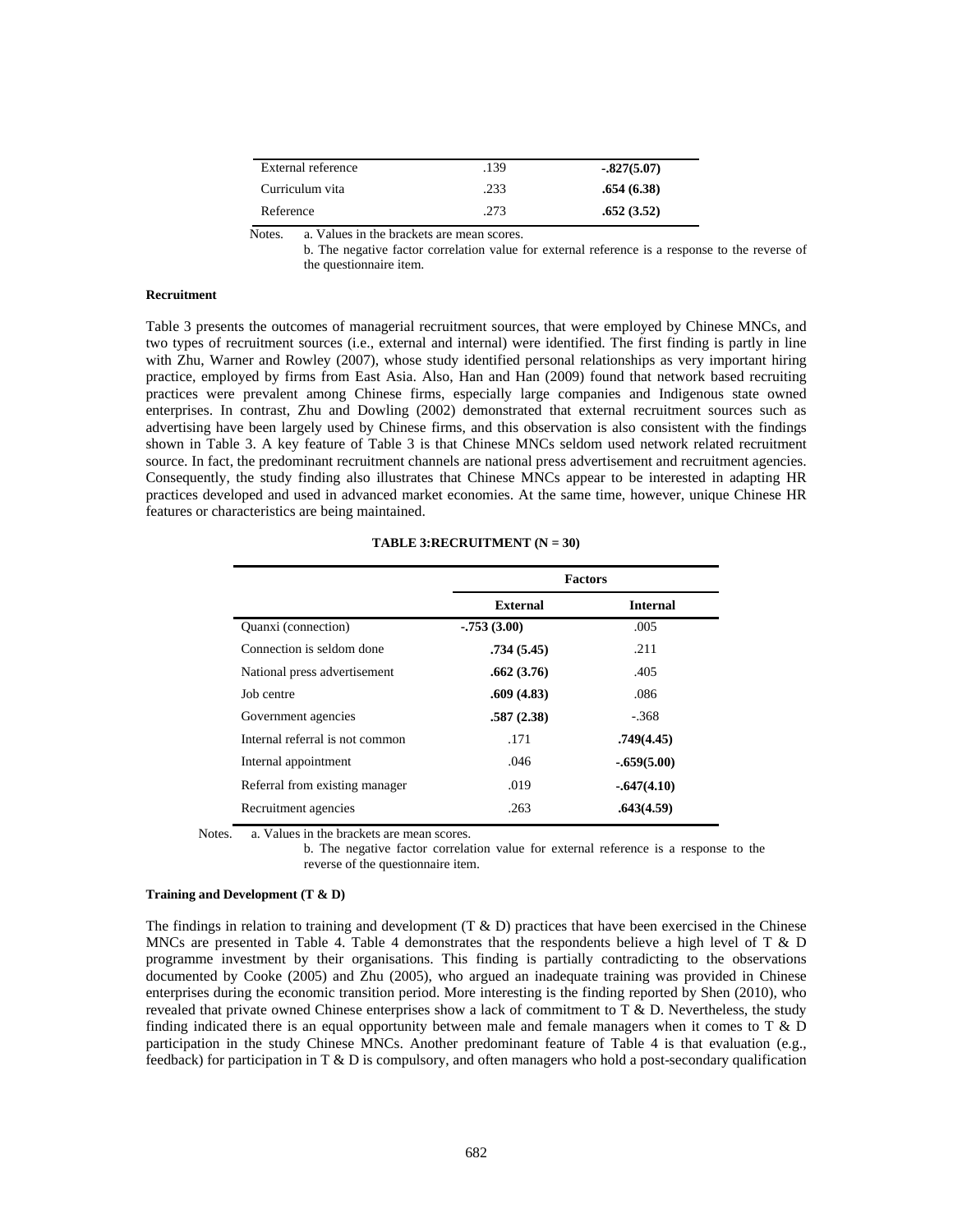are required for T & D. Accordingly, T & D opportunities were regarded as adequate in the Chinese MNCs, and such programmes provide for managerial personal development.

|                                                       | <b>Factors</b>        |               |                   |
|-------------------------------------------------------|-----------------------|---------------|-------------------|
|                                                       | <b>Favourableness</b> | <b>Equity</b> | <b>Evaluation</b> |
| Availability                                          | .909(5.87)            | $-.046$       | $-.083$           |
| Evaluation                                            | .818(5.03)            | $-.081$       | .121              |
| Managerial $T \& D$ is provided                       | .769(6.45)            | .042          | .140              |
| Regularly work relevant T & D                         | .767(6.07)            | $-153$        | .119              |
| Less $T \& D$ opportunity for women                   | $-.001$               | .904(2.41)    | .081              |
| Not encouraged to improve T &D                        | $-.154$               | .845(2.00)    | $-.190$           |
| Lack of $T \& D$ evaluation                           | .045                  | .110          | $-0.790(3.47)$    |
| Post secondary qualification is required for $T \& D$ | .232                  | .031          | .711(5.87)        |

# TABLE 4: TRAINING AND DEVELOPMENT  $(N = 30)$

Notes. a. Values in the brackets are mean scores.

b. The negative factor correlation value for external reference is a response to the reverse of the questionnaire item.

## **Promotion**

The empirical results revealed that Chinese managers are promoted based on three factors including superiority, professionalism as well as competence, and this information is presented in Table 5. It is indicated in Table 5 that '*who you know rather than what you know'* is unlikely to be the underpinning in managerial promotion. Furthermore, female managers and male managers were given equal promotional opportunities. It is also shown in Table 5 that loyalty and managerial skills are important indicators of managerial promotion. In addition, Table 5 shows that past performance as a measure of competence is used as a managerial promotion criterion for the study Chinese MNCs. This observation is different from Shen's (2010) finding, who demonstrated that good performance did not significantly result in promotion in the Chinese privately owned enterprises of that study. Moreover, the present study indicated as a competence promotion guideline, length of service, that can be interpreted as show loyalty to the organisation was a relatively important indication in the Chinese MNCs. A strong influence of the content of Table 5 is the study managers perceived promotion in their organisations was substantially depended byprofessionalism (e.g., managerial skills and past performance).

# TABLE 5: PROMOTION  $(N = 30)$

|                                                | <b>Factors</b>     |                        |            |
|------------------------------------------------|--------------------|------------------------|------------|
|                                                | <b>Superiority</b> | <b>Professionalism</b> | Competence |
| Who you know rather thanwhat you know          | .808(2.20)         | $-.082$                | .142       |
| Male managers are promoted ahead of females    | .766(3.20)         | .020                   | $-.206$    |
| Female managers are more likely to be promoted | .650(3.30)         | .227                   | .028       |
| Loyalty                                        | .028               | .845(5.60)             | $-.096$    |
| Managerial skills                              | .068               | .843(6.10)             | .122       |
| Past performance                               | $-.176$            | .142                   | .857(5.07) |
| Length of service                              | .466               | $-244$                 | .602(3.30) |

Note. Values in the brackets are mean scores.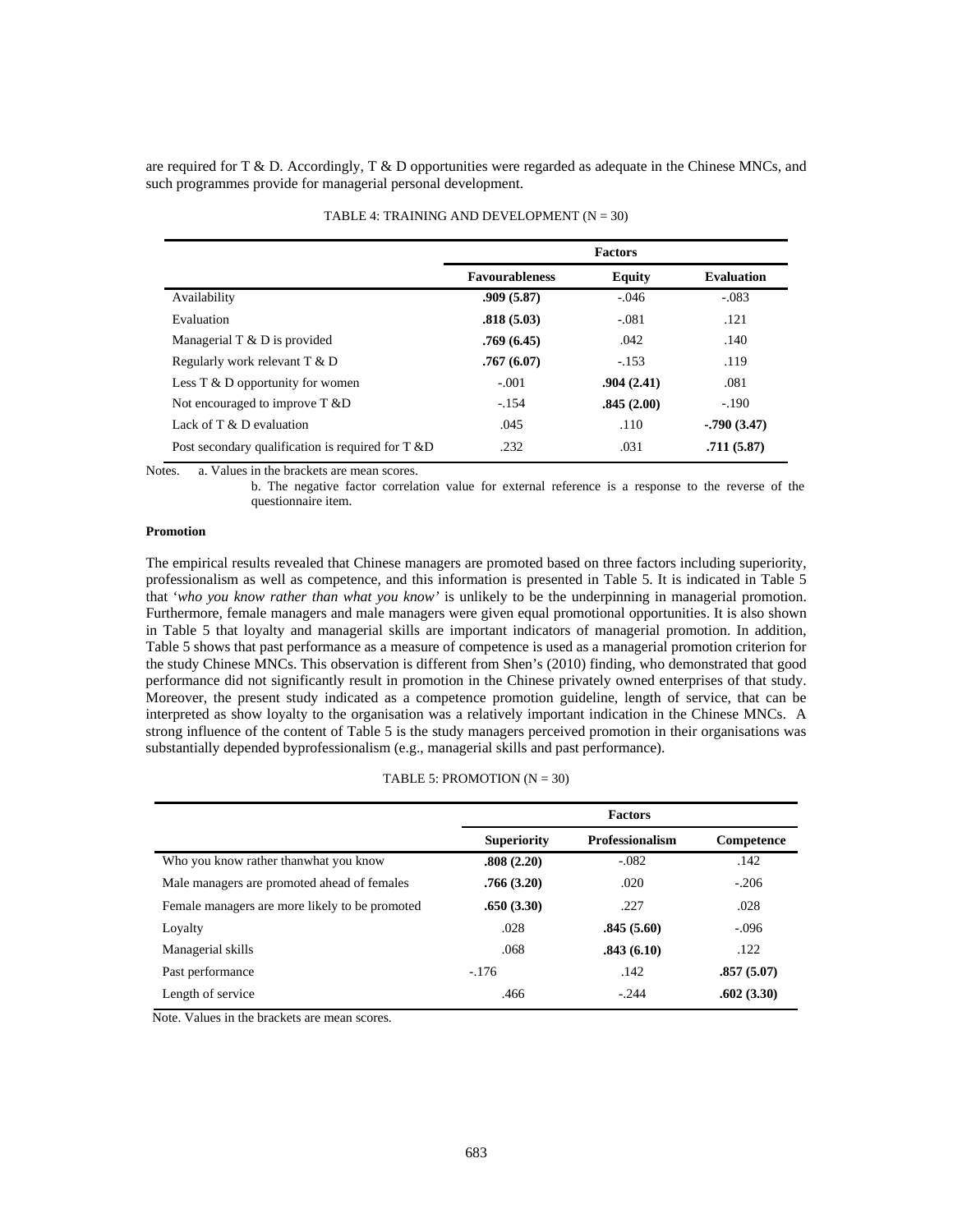#### **Rewards**

Table 6 presents the results on the reward criteria being employed by the study Chinese MNCs. It is presented in Table 6 two types of main reward exercises as attached and detached have been practiced by the participated Chinese organisations. '*Annual red package or red envelops'* and '*Seniority*' that have been identified as two forms of traditional rewarding exercises have been utilised in the studied companies. This observation provides foundation for the claim that Asian organisations tend to use seniority as an important factor for reward (Chang, et al., 2007; Zhu, et al., 2007). In addition, one of the major findings of the quantitative results (Table 6) was the emphasis placed by the Chinese organisations on financial rewards based on annual performance. Another key feature in Table 6 is that Chinese organisations rely heavily on team and group related performance to reward their managers. Indeed, the mean score (e.g., 4.83) further indicated Chinese MNCs focus more on group performance as a rewarding criterion. Such a finding supported the viewpoints that there is a high level of collectivism in Chinese organisations. Furthermore, Table 6 shows that Chinese organisations tend to use '*A document and a fixed tangible item'* to reward their managerial talents. Overall, it could be argued the reward criteria used by Chinese MNCs provide a platform for the claim there is a gradual transformation in their HR practices that is crossvergence HR, to form a hybridisation of management system.

|                                               | <b>Factors</b>  |                 |
|-----------------------------------------------|-----------------|-----------------|
|                                               | <b>Attached</b> | <b>Detached</b> |
| Annual red package or red envelops            | .787(4.47)      | $-.098$         |
| Seniority                                     | .672(2.67)      | .454            |
| Financial rewards based on annual performance | .648(5.60)      | $-275$          |
| Group performance                             | $-.045$         | .828(4.83)      |
| A document and a fixed tangible item          | $-.068$         | .458(4.13)      |

Note. Values in the brackets are mean scores.

## **Discussion**

In spite the relatively small sample size the presented data are exceptionally rich. The quality of the data is underpinned by the responses of managers, who had considerable influence on the strategic decision making in their firms. These decision processes were pervasive in the selection of TM. Robustness of the data is also demonstrated by the factor scores shown in the Tables. Except for the item (*A document and a fixed tangible item*) in Table 6 all factors scores are greater than 0.5, which is considered to be an acceptable loading.

The study analysedthe TM philosophies and strategies that are employed by the Chinese MNCs to locate managerial talents. The study results demonstrated that the TM practices of selection, recruitment, T & D, promotion as well as reward adapted by the Chinese MNCs are becoming crossvergent. Thecrossvergence approachwas developed by Ralston, et al., (1993), who argued a hybridisation of management systems would occur when two cultures meet. Indeed, this hybrid condition would result "… when an individual incorporates both national culture and economic ideology influences synergistically to form a unique value system that is different from the value set supported by either national culture or economic ideology." (Ralston, et al., 1997, p.183). Hence, the emerging trend toward crossvergence in the adaption ofTM policies and practices in the Chinese MNCs was evident in a number of areas.

One of the evident areas is that managerial selection criteria have become more decentralised in the studied organisations, and the focus on candidates' work experience is valued. Indeed, the use of *Curriculum Vita* had the mean score of 6.38, which indicated Chinese organisations put more emphasis on ability and education background when selecting managerial talents. Although the traditional HRM practices such as references are used as a screening tool, the job interview has been considered as a predominant selecting criterion when choosing potential managerial talents. Ultimately, it could be argued that while Chinese MNCs are increasingly engaging in the global marketplace the transformation towards crossvergentTM strategies are more likely to dominant the Chinese management systems.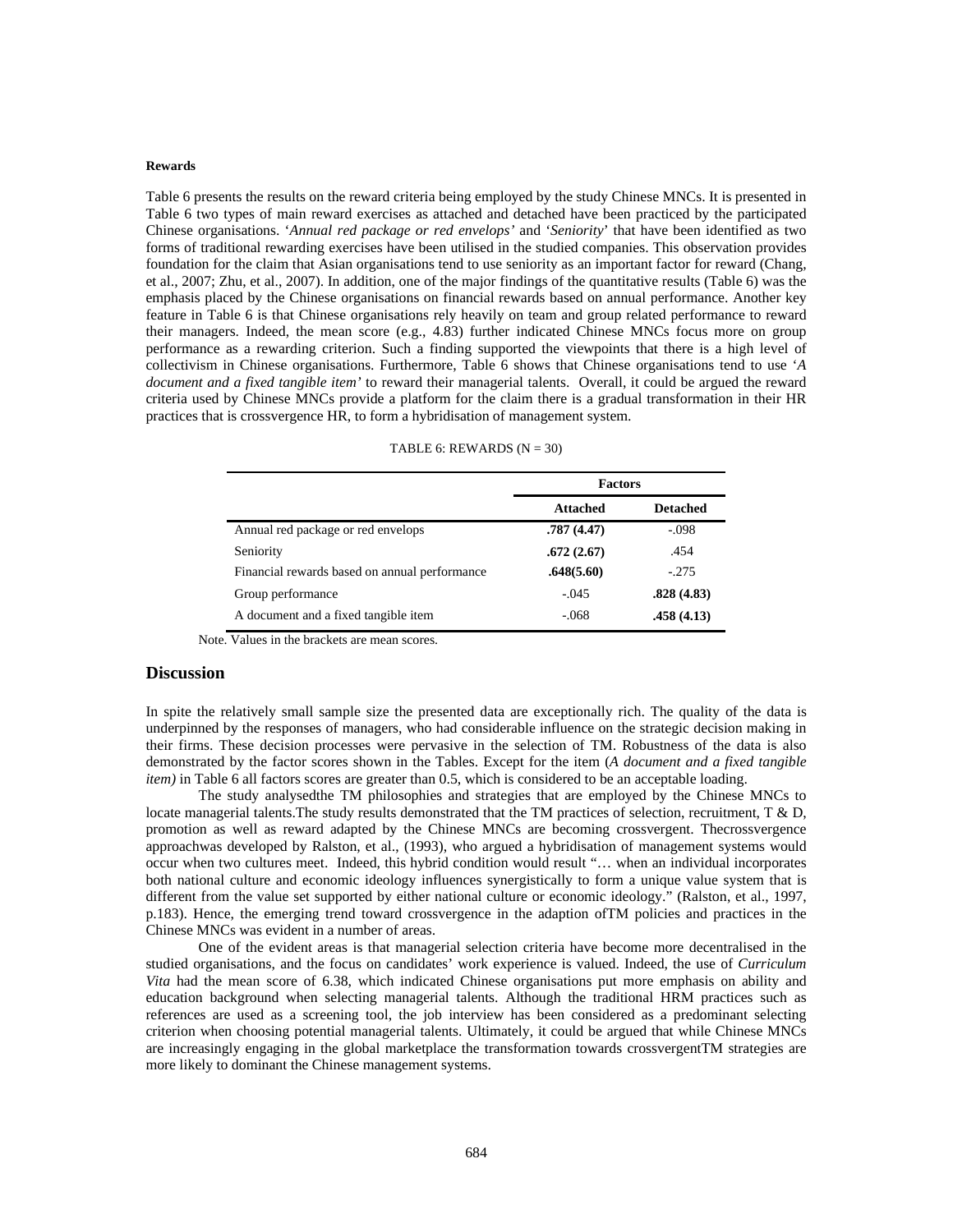The findings of the study with managers, who were considered to be exceptionally information rich individuals and involved in strategic decision making,revealed four salient features. First, adominant feature that arises from the study finding is the managerial talents were mainly recruited through external sources such as job centres or national press advertisements. One the one hand,this observation is in line with the work conducted by Zhu and Dowling (2002); and on the other hand, this outcome is partially contradicted with several existing studies. These researchers (Chow 2004; Han & Han, 2009; Zhu, etal., 2007) found that referral (i.e., internal or external) or internal appointments are considered important recruiting methods used by Chinese firms.The second major feature is that T & D programmesare provided to both female and male managers. Arguably, given the experienced current shortage of managerial talents Chinese MNCs are making significant progress in developing HR through T & D. Indeed, Cooke (2008) has demonstrated "Raising the nation's education and skill level has been increasingly high on the Chinese government's agenda." (p.66). This agenda has been supported at micro level as companies across different industries to provide T & D programmes in order to acquire better quality managerial talents (Chow, 2004).A third feature of the study results is the notion that promotions were largely based on professionalism and competence of the managers. In other words, the traditional promotion criterion based on seniority rather than performance is fading as many Chinese MNCs have realised a sufficient promotion system is a key to the development, motivation as well as retention of skilled staff.Indeed, the relative importance of managerial skills in promoting managerial talents is underpinned by the high mean score (6.10). Clearly,managerial skills and performance became increasinglyimportant determining factors for promoting managerial talents in the Chinese MNCs. The fourth attribute obtained from the study findings is while the traditional rewarding system places emphasis on seniority,performance related rewards are also used to a large extent in many Chinese MNCs. More specifically, a high tendency is revealed as the studied Chinese MNCs have endorsed the importance of a performance based rewarding systems (Chow, 2004; Zhu, et al., 2007).

Thestudyfindings may have boundary conditions in making generalisation. A particularly interesting extension of this study is to consider the effects of ownership on the TM practices in Chinese organisations. Although this study has offered insightful information for both researchers and Chinese business owners or managers to understand the notion of TM, the study sample is relatively limited as it did not incorporate the ownership dimension. In fact, Chow (2004) had reported that HRM practices are strongly affected by the forms of firm ownership. For example, Chow (2004) argued that traditional HRM practices such as staffing through one's connection are still employed by Chinese state owned enterprises. According to Chiu (2002), Shen (2010), Zheng, et al. (2006), and Zhu, et al. (2005), the privatisation in China also plays a significant role in employment relations. Due to workplace dynamics and business ownership structures a deeper understanding of the ownership dimension in relation to TM practices in the Chinese organisations has the potential to offer additional information to business managers or owner to advance their knowledge. Hence, the orientation towards a comprehensive examination by incorporating the notion of ownership may further enhance the understanding of how Chinese MNCs practice TM in their respective organisations. This approach may offer fruitful ground for further exploration.

A substantial revelation revolution of the evidence presented in this paper is the perplexity in perceived homogeneity of recruitment and associated HRM practices employed by Chinese firms. Prior to the economic reforms Chinese organisations practiced the dominant ideology of patrimonialism, which shaped managerial behaviour flavoured with familialism, paternalism, mutual obligation and connections. Coupled with the planned economy people were organised in a form of personnel management in a framework termed the 'iron rice bowl' with centrally administered wages, stage controlled appointments and promotions as well as lifetime employment. Today an evolutionary process is entrained as China moves to become a powerful socialist market, which has onset significant shifts in institutional architectures. While there is a divergence from the earlier arrangements the newer management perspectives, which are inexorably linked to the international economy, will homogenise as a different set of social values and work ethic when HRM is integrated into the core business operations.

# **Conclusion**

This paper generated research evidence likely to assist scholars and practitioners during this complex period of economic and social transformation in China. The paper reveals a significant crossverging trend in HRM